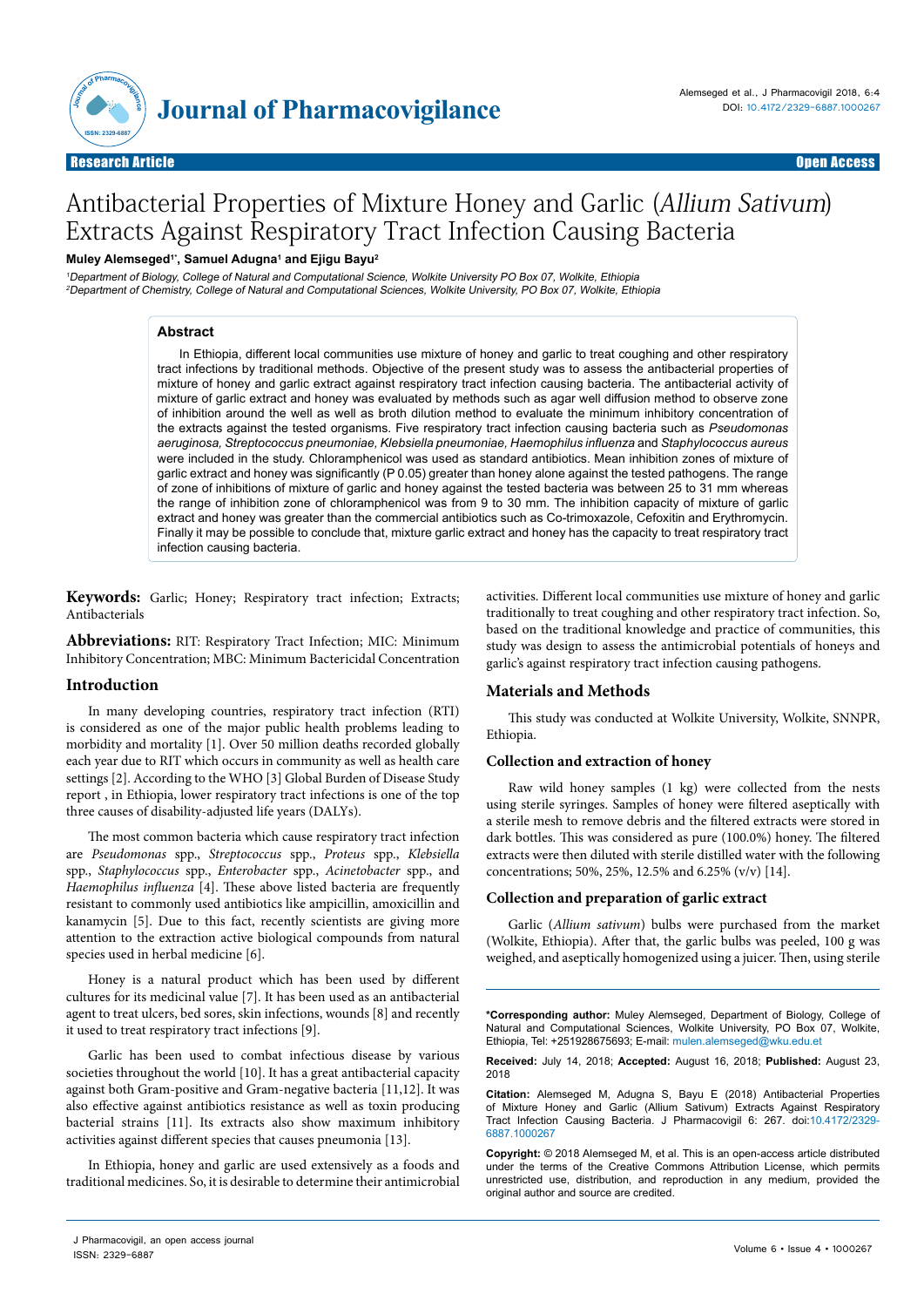cheesecloth the homogenized mixture was filtered. This was considered as the 100% concentration of the garlic extract. An appropriate volume of sterilized distilled water was used to dilute and prepare the following concentrations of the extracts 50%, 25%, 12.5% and 6.25% (v/v) [12- 15].

## **Bacterial isolates**

Five bacterial species which cause respiratory tract infection such as *Haemophilus influenza* (ATCC 49766), *Streptococcus pneumoniae*  (ATCC 63*)* were obtained from Ethiopian biodiversity institution, Microbiology unit whereas the clinical insolates of *Klebsiella pneumoniae, Pseudomonas aeruginosa,* and *staphylococcus aureus* were obtained from Ethiopian public health institution.

# **Determination of antibacterial activity honey and garlic mixture using agar well diffusion method**

The tests were run in Mueller Hinton agar (Oxoid UK) for *Pseudomonas aeruginosa, Klebsiella pneumonia* and *staphylococcus aureus*. MHA supplemented with 5% sheep blood was used for *Streptococcus pneumoniae* (ATCC 63*)* and Haemophilus Test Medium (HTM) agar was used for *Haemophilus influenza* (ATCC 49766). The antibacterial activities of the honey and garlic samples were carried out using the Agar well diffusion method [16]. The test pathogens were aseptically inoculated sterile saline solution and the bacterial turbidity was calculated using Mc Farland 0.5 method (1.5 x 10<sup>8</sup> Cfu/ ml) [17]. About 100 µL of bacteria isolates samples was poured into the Petri dishes. Five wells on the growth medium with diameters of 6 mm, 4 mm depth and 4 cm apart were made and filled up with honey, extract from garlic and mixture of honey and extract of garlic samples in equal proportions [16]. One well from each plates was filled with sterile distilled water as a negative control and another one was filled with chloramphenicol (31 µg/ml) as positive control. The plates were incubated at a temperature of 37°C for 24 hours.

#### **Determination of MIC and MBC**

The minimum inhibitory concentration and Minimum bactericidal concentration were done by broth dilution method as described by Akinyemi et al. [18]. Extracts of garlic, honey and mixture of both were diluted to prepare concentrations ranged from 6.25 up to 25%. Five hundred (500)  $\mu$ l of each concentration was added to 2 ml sterile liquid Trypticasein soy broth in test tubes arranging on a test tube rack. Then 1 ml (1.5 x 10<sup>8</sup> Cfu/ml) of an organism was added to the contentofthe test tubes and the test tubes was incubated at 37ºC for 18 h. Five hundred (500) µl of the solutions of the water were added into the test tube stand used asnegative controls. The lowest concentration of extracts that did not show any visible growth bacteria in medium was taken as MIC. From the broth tubes that showed no growth, 100 µl of culture was taken and introduced into fresh appropriate agar plates. After incubation for 48 h, the plates were observed for growth. The concentration of the extracts that showed no visible growth after 24 h of incubation was recorded as the MBC.

## **Antibiotic susceptibility testing**

Four antibacterial drugs were used to test the susceptibility of the test pathogenic bacteria. It was done using the Kirby-Bauer disk diffusion method [19]. The commercially available antibiotic discs such as Amikacin (AK<sup>30</sup>), Co-trimoxazole (CoT<sup>25</sup>), Cefoxitin (CX<sup>30</sup>) and Erythromycin (ER<sup>15</sup>) were used for this study. One hundred (100  $\mu$ I) of the test pathogen was evenly spreading onto the entire surface of the agar plate. The plates were left to dry for some time before applying antibiotic disc. Then, antibiotic discs were placed carefully on the agar plates, which were then left an hour at a room temperature in order to diffuse the antibiotics into the agar medium. The plates were incubated for 24 h at 37°C. The antimicrobial activity of the commercial antibiotics was observed on the plates in the form of inhibition zone around the discs. After 24 h of incubation, the diameter of the inhibition zones was measured in millimeter using a scale.

## **Data analysis**

Statistical analysis was done using SPSS 16.020 version window. The data was statistically analyzed using one way ANOVA. Statistical significance was accepted at  $P \leq 0.05$ .

## **Results and Discussion**

Authors from different parts of the world have been demonstrated the antibacterial properties of honey and garlic extracts separately against different clinical isolates originated from wounds, enteric pathogens, urinary tract infections and nosocomial infections [7,9,16,20]. The present study was focused on the antibacterial properties of mixture of garlic extract and honey against the RIT causing pathogens.

In the present study, the means inhibition zones of mixture of garlic extract and honey, garlic extract alone and chloramphenicol against all tested pathogens were significantly ( $P \le 0.05$ ) greater than mean inhibition zones of honey alone (Tables 1-5). On the other, there was not any significance difference among the mean inhibition zone of garlic extract alone, the mean inhibition zone of mixture of garlic extract and honey and the mean inhibition zone of chloramphenicol. Local communities believed mixture of garlic and honey have great capacity of treating different infection including respiratory tract infections than using honey alone or garlic alone to treat different infections. Their claim were also supported by research from Gondar, Ethiopia [15] but in the present study, the inhibition capacity of mixture of honey and garlic extract was almost the as the inhibition of garlic extract alone. This may be due to the low inhibition capacity of honey used in this study.

Zones of inhibition of garlic extract alone, honey alone and mixture of honey and garlic extract against the test pathogenic bacteria were presented in Table 1. The zones of inhibition of mixture of garlic extract and honey as well as garlic extract alone against *S. pneumoniea* (ATCC 63) were 25 mm in diameter, whereas chloramphenicol showed 9 mm inhibition. The inhibition capacity of garlic extract alone as well as mixture of garlic extract and honey against *S. pneumoniea* (ATCC 63) were significantly greater ( $P \le 0.05$ ) than the inhibition zone of commercial Chloramphenicol. This shows, it might be possible to use garlic extract alone or mixture of garlic extract and honey as an alternative antibiotic treatment. The diameter inhibited area of garlic extract alone against *K. pneumoniae* was significantly ( $P \le 0.05$ ) greater than other tested pathogenic bacteria. Different researchers reported

|                           | Inhibition zone (mm) |       |         |                               |  |
|---------------------------|----------------------|-------|---------|-------------------------------|--|
| <b>Test organisms</b>     | Garlic               | Honey | Mixture | <b>Standard</b><br>antibiotic |  |
| P. aeruginosa             | 25                   | 10    | 30      | 30                            |  |
| S. pneumoniae (ATCC 63)   | 25                   | 18    | 25      | 9                             |  |
| K.pneumoniae              | 40                   | 20    | 25      | 30                            |  |
| H .influenza (ATCC 49766) | 25                   | 18    | 28      | 12                            |  |
| S. aureus                 | 30                   | 25    | 31      | 20                            |  |

**Table 1:** Inhibitory zones of mixture of garlic extract and honey from honey bee, garlic extract and honey from honey bee against RTI causing bacteria.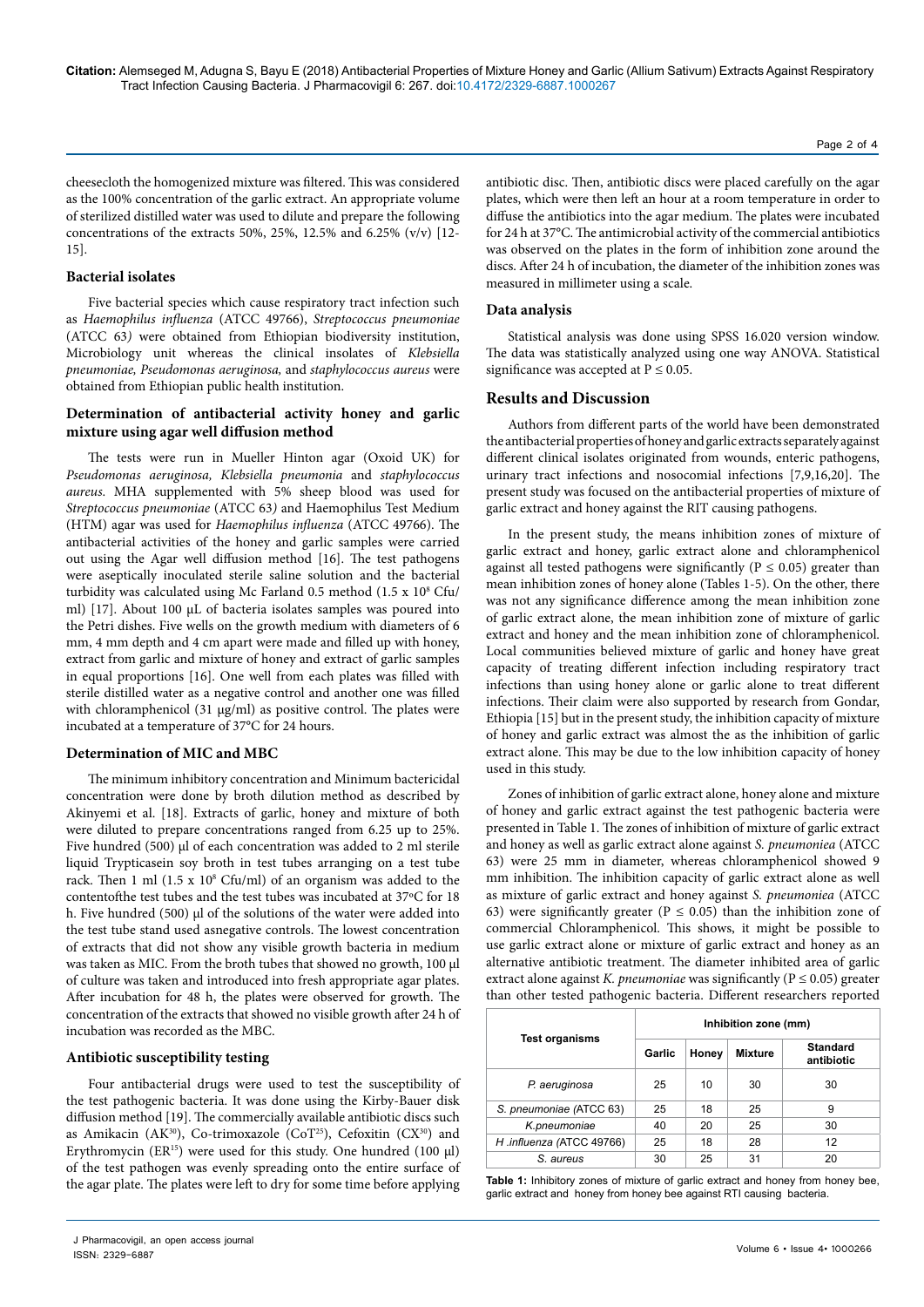|                                                        |                       |       |         | 95% Confidence Interval |                       |  |
|--------------------------------------------------------|-----------------------|-------|---------|-------------------------|-----------------------|--|
| <b>Comparison of extracts</b>                          | Std.<br>Mean<br>Error |       | P-value | Lower<br><b>Bound</b>   | Upper<br><b>Bound</b> |  |
| Garlic -Mixture                                        | 1.200                 | 3.153 | .708    | $-5.48$                 | 7.88                  |  |
| Garlic -Honey                                          | 10.800                | 3.153 | .003    | 4.12                    | 17.48                 |  |
| Garlic - Chloramphenicol                               | 2.000                 | 3.153 | .535    | $-4.68$                 | 8.68                  |  |
| Mixture -Honey                                         | $9.600^{\degree}$     | 3.153 | .008    | 2.92                    | 16.28                 |  |
| Mixture - Chloramphenicol                              | .800                  | 3.153 | .803    | $-5.88$                 | 7.48                  |  |
| Chloramphenicol -Honey                                 | $8.800^{\circ}$       | 3.153 | .013    | 2.12                    | 15.48                 |  |
| *. The mean difference is significant at $\leq 0.05$ . |                       |       |         |                         |                       |  |

**Table 2:** One way ANOVA multiple comparisons of extracts inhibition.

| <b>Tested bacteria</b>  |            | <b>Pure Honey</b> |            | Mixture of<br>extracts |            | <b>Garlic extract</b> |  |
|-------------------------|------------|-------------------|------------|------------------------|------------|-----------------------|--|
|                         | <b>MIC</b> | <b>MBC</b>        | <b>MIC</b> | <b>MBC</b>             | <b>MIC</b> | <b>MBC</b>            |  |
| P.aeruginosa            | 12.5       | 25                | 6.25       | 12.5                   | 6.25       | 6.25                  |  |
| S. pneumonia (ATCC 63)  | 12.5       | 25                | 12.5       | 12.5                   | 6.25       | 12.5                  |  |
| K.pneumoniae            | 12.5       | 25                | 6.25       | 12.5                   | 6.25       | 12.5                  |  |
| H.influenza(ATCC 49766) | 12.5       | 25                | 12.5       | 25                     | 6.25       | 12.5                  |  |
| S.aureus                | 12.5       | 12.5              | 6.25       | 6.25                   | 6.25       | 6.25                  |  |

**Table 3:** Minimum inhibitory concentration and minimum bactericidal concentration of different concentrations of the extracts (v/v) (%).

| <b>Comparison of</b>                                     | Mean              | Std.<br>Error | P-value | 95% Confidence Interval |                    |  |
|----------------------------------------------------------|-------------------|---------------|---------|-------------------------|--------------------|--|
| <b>MIC of Extracts</b>                                   | <b>Difference</b> |               |         | Lower<br><b>Bound</b>   | <b>Upper Bound</b> |  |
| Honey-Mixture                                            | 10.750            | 2.574         | .001    | 5.14                    | 16.36              |  |
| Honey-Garlic                                             | $11.250^{\circ}$  | 2.574         | .001    | 5.64                    | 16.86              |  |
| Mixture-Garlic                                           | 500               | 2.574         | .849    | $-5.11$                 | 6.11               |  |
| *. The mean difference is significant at the 0.05 level. |                   |               |         |                         |                    |  |

**Table 4:** One way ANOVA multiple comparisons of MIC of extracts.

| <b>Tested bacteria</b>                                                               | <b>Commercial antibiotics</b> | Inhibition (mm) |  |  |
|--------------------------------------------------------------------------------------|-------------------------------|-----------------|--|--|
| P.aeruginosa                                                                         | COT <sub>25</sub>             | 13              |  |  |
|                                                                                      | <b>ER15</b>                   | $\Omega$        |  |  |
|                                                                                      | AK 30                         | 20              |  |  |
|                                                                                      | CX30                          | 9               |  |  |
| S. pneumoniae(ATCC 63)                                                               | COT <sub>25</sub>             | 28              |  |  |
|                                                                                      | <b>ER15</b>                   | 10              |  |  |
|                                                                                      | AK 30                         | 19              |  |  |
|                                                                                      | CX30                          | 11              |  |  |
| K.pneumoniae                                                                         | COT <sub>25</sub>             | 10              |  |  |
|                                                                                      | <b>ER15</b>                   | $\overline{4}$  |  |  |
|                                                                                      | AK 30                         | 12              |  |  |
|                                                                                      | CX30                          | 5               |  |  |
| H.influenza(ATCC 49766)                                                              | COT <sub>25</sub>             | 10              |  |  |
|                                                                                      | <b>ER15</b>                   | 6               |  |  |
|                                                                                      | AK 30                         | 20              |  |  |
|                                                                                      | CX30                          | 11              |  |  |
| S.aureus                                                                             | COT <sub>25</sub>             | 15              |  |  |
|                                                                                      | <b>ER15</b>                   | 5               |  |  |
|                                                                                      | AK 30                         | 15              |  |  |
|                                                                                      | CX30                          | 10              |  |  |
| NB: Erythromycin (ER15), Amikacin(AK30), Co-trimoxazole (COT25), Cefoxitin(<br>CX30) |                               |                 |  |  |

**Table 5:** Antibiotic sensitivity test of commonly used antibiotics against the test bacteria.

that various garlic extracts such as crude, aqueous and alcoholic extracts showed great antimicrobial properties against various microorganisms [12,13]. Nigerian researcher named, Abubakar reported that 100 mg/ ml concentration of crude extract of garlic was effective against hospital acquired infection causing pathogens such *Staphylococcus aureus, Streptococcus pneumoniea* and *Pseudomonas aeruginosa* [21]. On his report he mentioned that *Staphylococcus aureus* was the most susceptible organism following by *Streptococcus pneumoniea*. In the present study *Klebsiella pneumonia* was the most susceptible microorganism.

According to this investigation, honey was effective against all tested pathogenic organisms except *P.aeruginosa,* which was the only resistance pathogen*.* Ahmed Mousa et al. [22] did research on different Algerian honey types, they reported that honey inhibited the growth of *S.aureus* at 50% concentration. Ahmed et al. [23] also studied the antibacterial activities of different Saudi Arabian honey which came from different floral sources and compared their inhibition capacity against *S.aureus* (ATCC 25923), *K.pneumoniae* (ATCC 27736) and *P.aeruginosa* (ATCC 27853), their findings indicates that the different honey samples were effective against the tested pathogens at concentration of 20.30%. Similarly, in this study honey inhibited all tested pathogens at concentration of 12.5% v/v (Table 4). On another case, one research from Nigeria reported that 100 mg/ml concentration of honey did not inhibit the growth of bacteria such as *S.aureus, P.aeruginosa* and *K.pneumoniae* [24].

Over all, in this study, the extracts were effective against the tested bacteria except *P. aeruginosa* was resistant to honey alone. The diameter ranges of inhibition of extracts were showed great variation like, mixture of garlic extract and honey was ranged from 25-31 mm, 25-40 mm was also for garlic extract alone, 10-25 mm for honey and also the diameter of zone inhibition of Chloramphenicol was ranged from 9-30 mm.

MIC and MBC of extracts against the tested pathogens were presented on Table 3. The MIC of mixture of honey and garlic against all tested pathogenic bacteria was 6.25%, except for *S. pneumonia (*ATCC 63) and *H.influenza (*ATCC 49766) which was 12.5%. MIC of garlic extract alone and honey alone against the tested bacteria were 6.25% and 12.5% respectively. Over all, the MIC of mixture of honey and garlic extract as well as garlic extract alone shows a significance difference to the MIC of honey alone (Table 4).

The MBC of mixture of honey and garlic extract against the tested pathogens was 12.5% except for *S.aureus* and *H.influenza (*ATCC 49766) which, their MBC were 6.25% and 25% respectively. Except for *P.aeruginosa* and *S.aureus,* the MBC of garlic extract against the tested pathogens was 12.5%. Similarly, MBC of honey alone against *S.aureus*  was 12.5%. Commercial antibiotic Amikacin was effective against the tested pathogens except against *K.pneumoniae.* On other hand all the tested pathogens were resistance to Erythromycin and Cefoxitin and were not effective on the test pathogenic bacteria. Beside this antibiotic Co-trimoxazole was effective against *S. pneumonia (*ATCC 63) and *S.aureus* (Table 5).

As it was clearly stated in the data of well inhibition, MIC and MBC, honey and garlic juice were effective against the tested pathogens. So this indicates that, it might be possible to use honey and garlic as antibiotics against those tested pathogens, even if it needs further studies. The antimicrobial nature of garlic is due to the present of allicin [25,26]. It interferes the normal process of RNA production and lipid synthesis, which affects the synthesis of protein and cell wall of microorganisms [27] and also different compounds present in garlic like adjoene, enzymes (peroxidase and miracynase), different amino